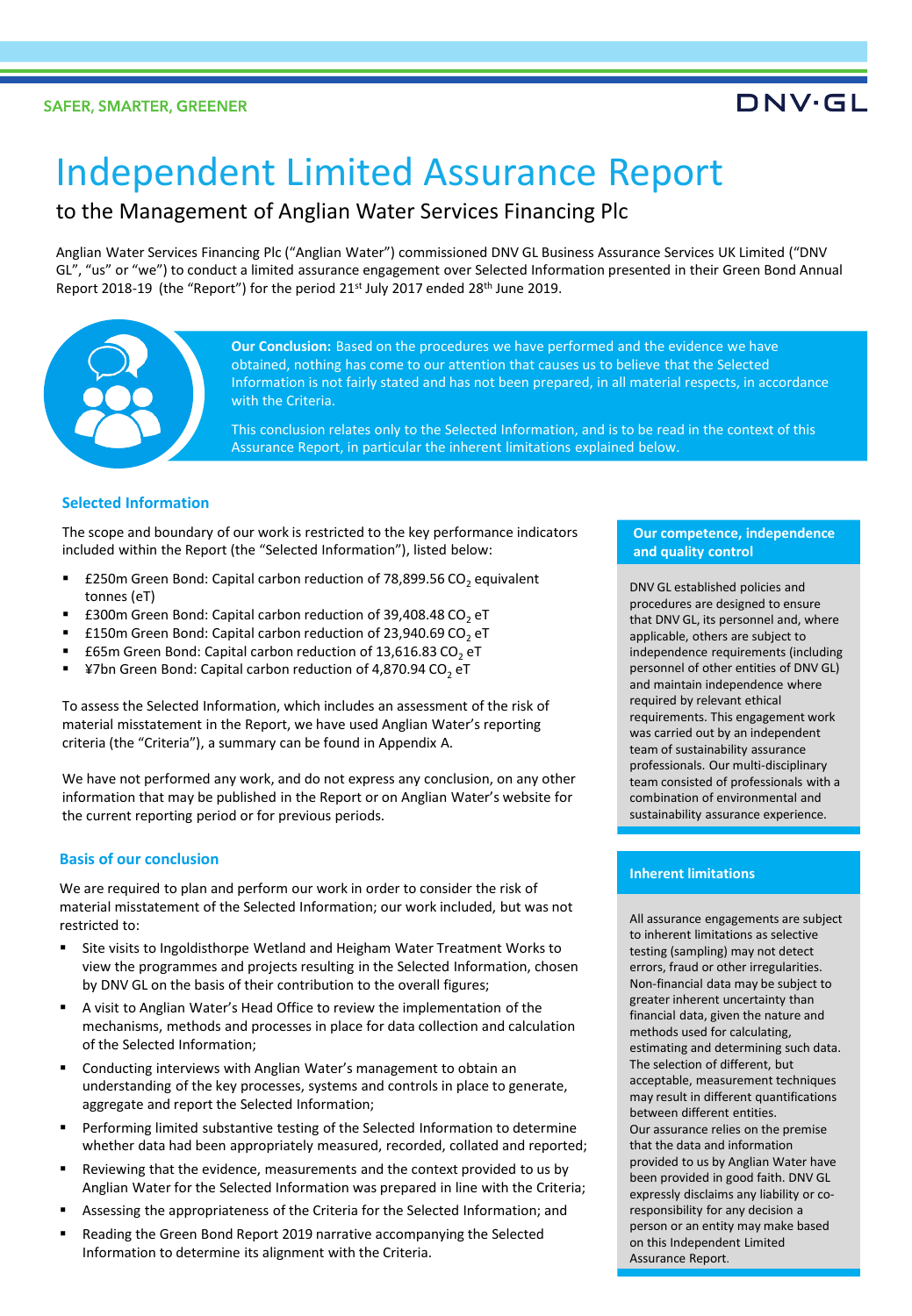#### **SAFER, SMARTER, GREENER**

## DNV·GL

#### **Standard and level of assurance**

We performed a **limited** assurance engagement in accordance with the International Standard on Assurance Engagements (ISAE) 3000 revised – 'Assurance Engagements other than Audits and Reviews of Historical Financial Information' (revised), issued by the International Auditing and Assurance Standards Board. This standard requires that we comply with ethical requirements and plan and perform the assurance engagement to obtain limited assurance.

DNV GL applies its own management standards and compliance policies for quality control, in accordance with ISO/IEC 17021:2011 - Conformity Assessment Requirements for bodies providing audit and certification of management systems, and accordingly maintains a comprehensive system of quality control including documented policies and procedures regarding compliance with ethical requirements, professional standards and applicable legal and regulatory requirements.

The procedures performed in a limited assurance engagement vary in nature and timing from, and are less in extent than for, a reasonable assurance engagement; and the level of assurance obtained is substantially lower than the assurance that would have been obtained had a reasonable assurance engagement been performed. We planned and performed our work to obtain the evidence we considered sufficient to provide a basis for our opinion, so that the risk of this conclusion being in error is reduced but not reduced to very low.

#### **DNV GL Business Assurance Services UK Limited**

*London, UK 2 nd December 2019*

DNV·GL

#### **Responsibilities of Anglian Water's Management and DNV GL**

The Management of Anglian Water have sole responsibility for:

- Preparing and presenting the Selected information in accordance with the Criteria;
- Designing, implementing and maintaining effective internal controls over the information and data, resulting in the preparation of the Selected Information that is free from material misstatements;
- Measuring and reporting the Selected Information based on their established Criteria; and
- Contents and statements contained within the Report and the Criteria.

Our responsibility is to plan and perform our work to obtain limited assurance about whether the Selected Information has been prepared in accordance with the Criteria and to report to Anglian Water in the form of an independent limited assurance conclusion, based on the work performed and the evidence obtained. We have not been responsible for the preparation of the Report.

#### **DNV GL Business Assurance**

DNV GL Business Assurance Services UK Limited is part of DNV GL – Business Assurance, a global provider of certification, verification, assessment and training services, helping customers to build sustainable business performance. [www.dnvgl.co.uk/BetterAssurance](http://www.dnvgl.co.uk/BetterAssurance)